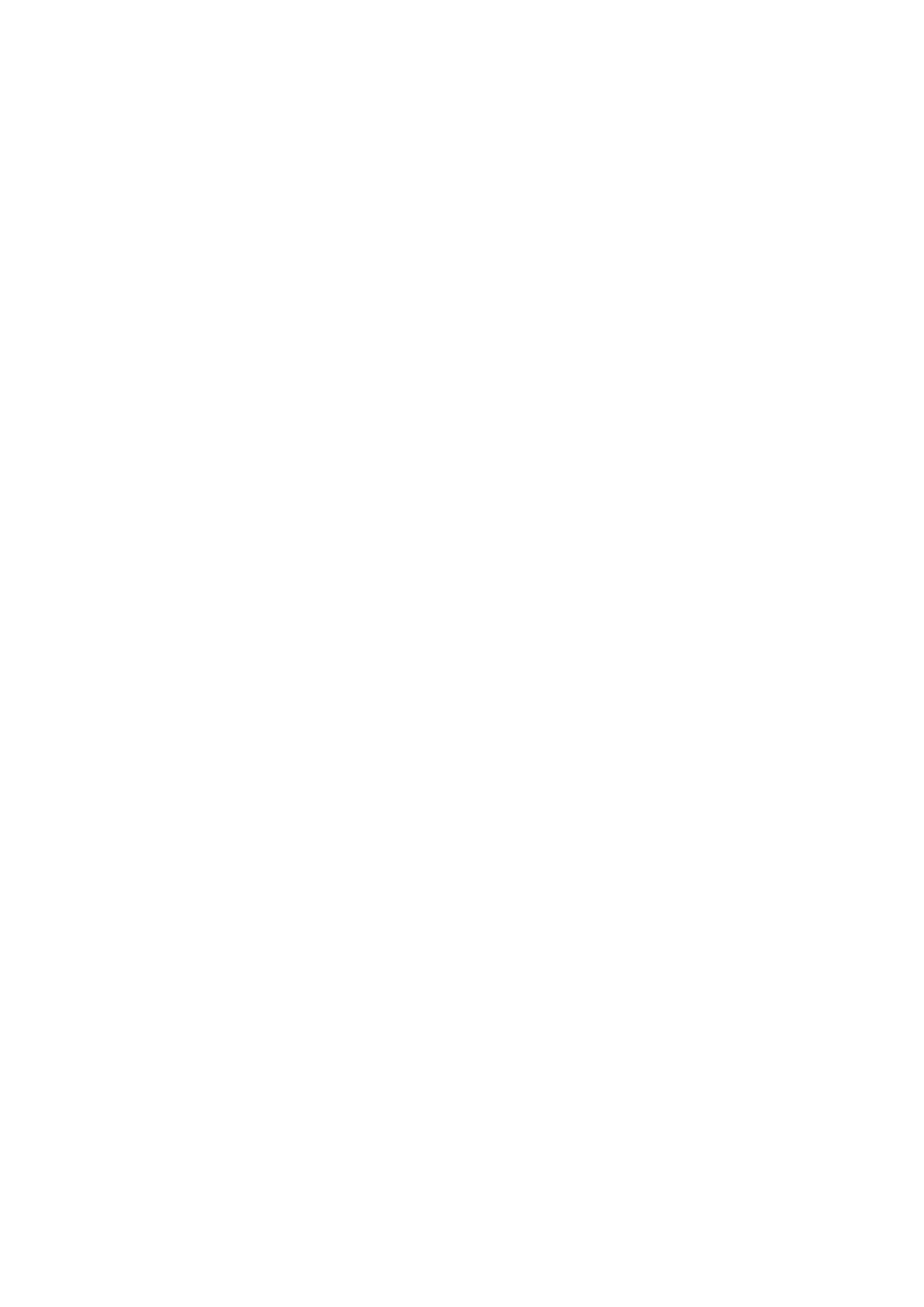





Since its inception in 1952, MSB Power Transmission has been synonymous with Mechanical Power Transmission Products. MSB Power Transmission is a leading manufacturer and a Global supplier of Power Transmission Products.

The Company has evolved over time to include an exhaustive range of products in the Power Transmission Industry.

With commitment to quality and relentless service, MSB Power Transmission has established itself as one of the global leaders in the market for power transmission products.

Our product knowledge and expertise has been critical in our growth and has helped us in our ability to metamorphosize with growing trends and products in the industry.

With a rich experience and industry specialisation, we have become pioneers in providing customised solutions to our clients.

Our extensive product manufacturing knowledge and our pursuit of synergies are the keys to providing the highest standards to our customers.

Our products stand for quality, performance, reliability, efficiency and economy ensuring that our customers are sent products conforming to the highest standards in the industry.

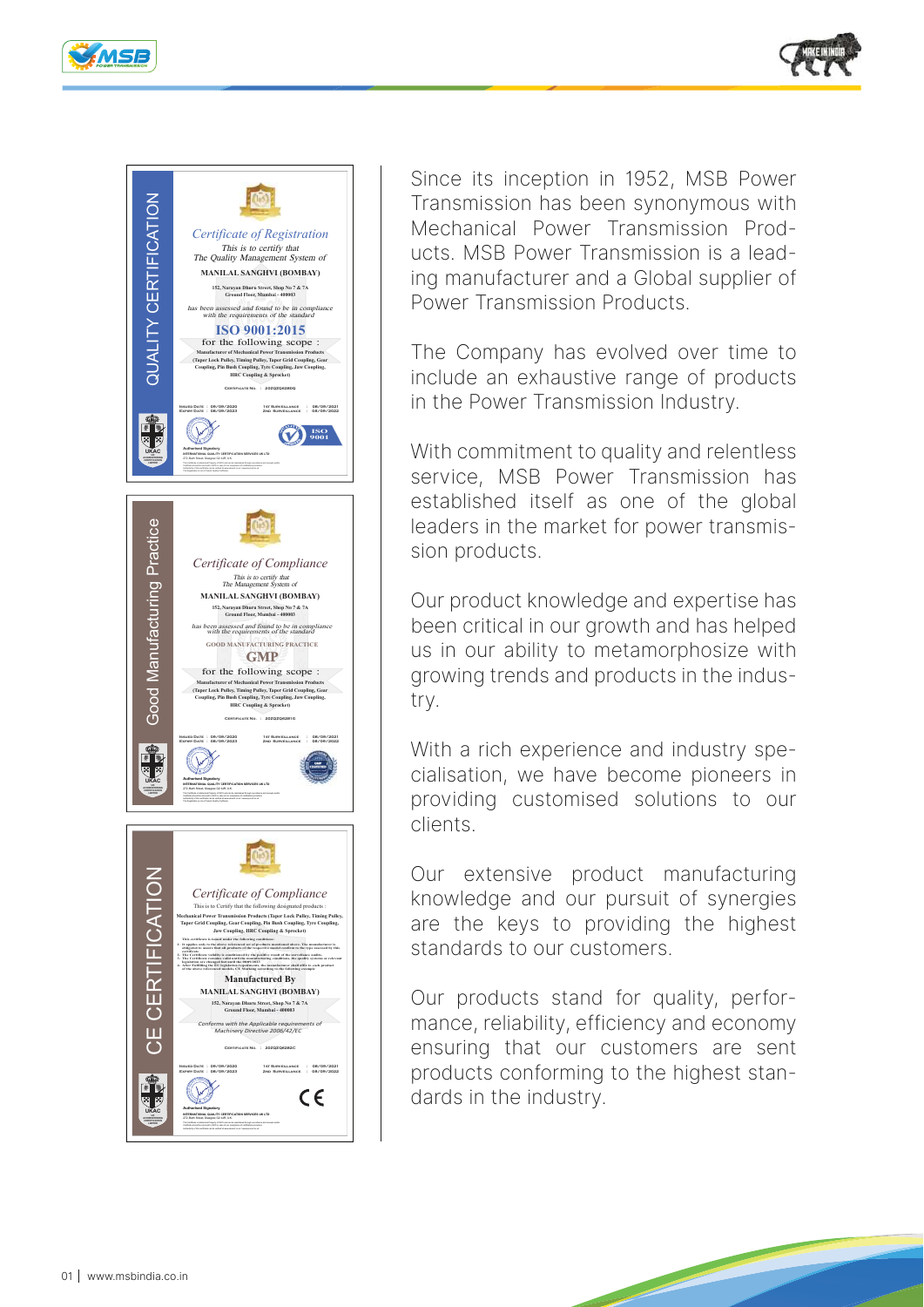



# **Product Range**



Taper Lock Pulley **Timing Pulley Container Strategies** Container Timing Pulley



Taper Grid Coupling Gear Coupling









Pin Bush Coupling



Sprocket





Tyre Coupling



Jaw Coupling



Nylon Coupling

and the contract of the contract of

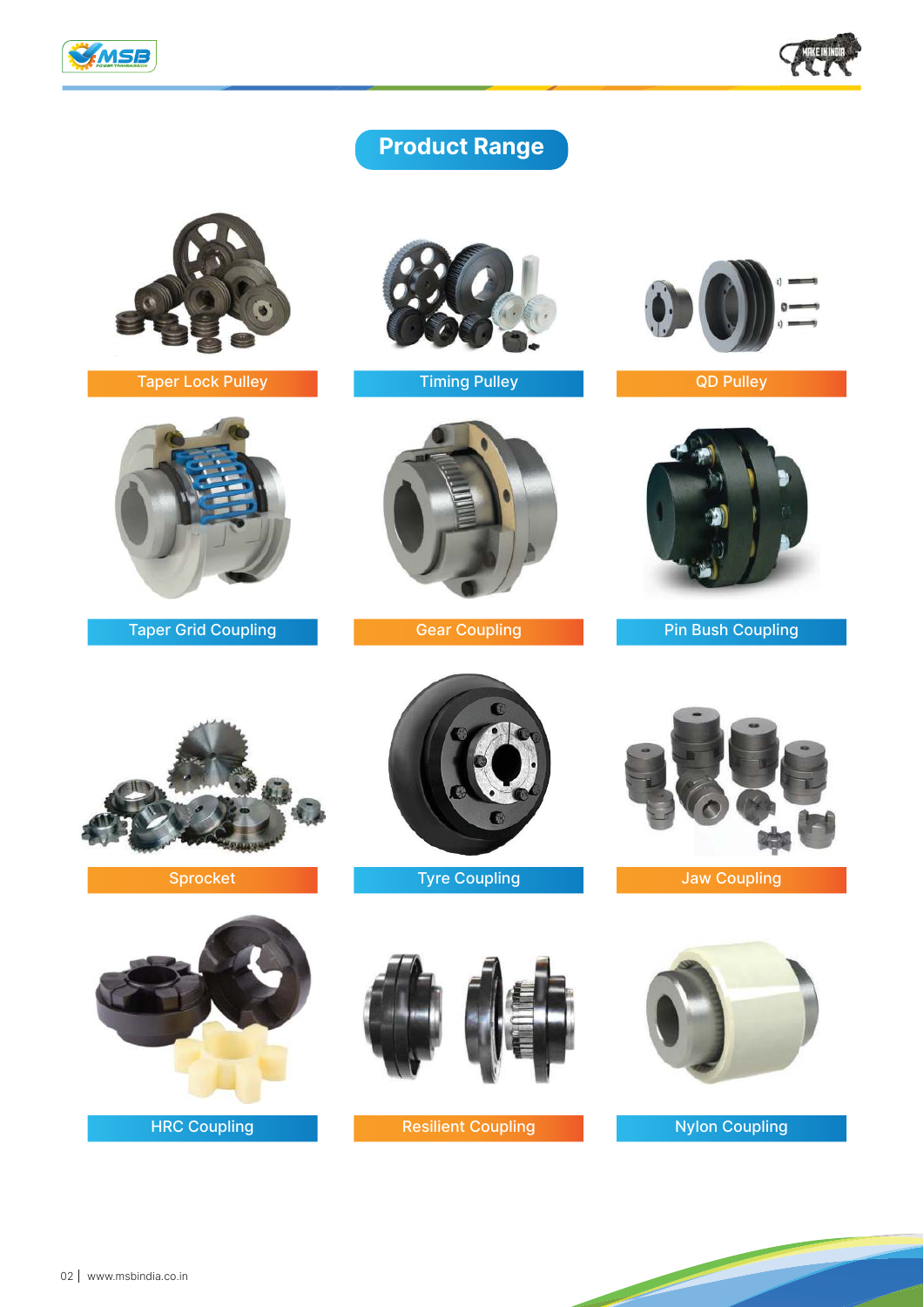



MSB Pvt. Limited, is a quality manufacturer of Timing pulleys, Multi Ribbed Poly-v Pulleys, Sprockets, Clamping Plates, Synchronizing Shafts. These products are manufactured from high grade materials and precision built as per guidance by MULCO Group of Europe.

#### **TIMING PULLEYS & SYNCHRONISING SHAFT**

The performance & life characteristics of Timing belt is considerably influenced by material quality and machining of synchronous pulley & shafts with which belt get engaged and run.

MSB offers a wide range of finished precision pulleys that perfectly meshed with timing belts to meet the highest customer expectations. The perfect meshing of timing belt and pulley teeth is crucial for satisfactory performance and long service life of any belt drive. Our stateof-art pulley manufacture line allows for very precise machining standards, leading to superior product quality and quick product availability. The production of MSB synchronous pulleys is subject to a constant quality control at all stages. A perfect meshing timing pulley coming out of the



overall system is guaranteed by the function defined control of all geometrical data, the tooth gap geometry, the shape and position as well as fine tuning of close tolerances.

MSB pulleys are available with through bore or the Taper Lock fixing system for ultimate versatility. The standard range of MSB pulleys covers complete Imperial and Metric range, as well as the latest Synchrochain to match following pitch profiles:

- CLASSICAL: MXL, XXL, XL, L, H, XH, XXH, **•**
- HTD/ STD: 3M, 5M, 8M, 14M, 20M, S3M, S4.5M, S5M, S8M, S14M **•**
- T/ AT/ ATN-series: T2, T2.5, T5, T10, T20, AT3, AT5, AT10, AT(S)15, AT20, ATN10, ATN12.7, ATN20, **•**
- SYNCHROCHAIN: CTD-8M, CTD-14M (Other pitches on request ) **•**

The material and the dimensions of the synchronizing pulleys, i.e. number of teeth, pulley width, bore holes and arrangement of flanges are based on application and stated by the end customer and machine designer. Made-to-order pulleys are available with standard tooth gap and with reduced or zero (0) backlash tooth configuration. The pulleys can be flanged as required by the application. Mounting is achieved by flaring, rolling or bolting the flange, depending on the tooth profile and number of teeth used.

MATERIALS: Depending on drive application & environment, MSB pulleys are available in \*ALLUMINIUM, \*STEEL, \*STAINLESS STEEL, \*NYLON or other plastics materials. For normal requirements, the light metal alloy **AlCuMgPbF34** (material number 3.1645) is preferred, according to European Directive AW-2007. For more load handling requirement of the pulley, various type of steel is recommended as material of construction.

C 45+C, material number 1.0503 (old designation C45) S355J0+C, material number 1.0553 (old designation St52-3) 11SMn30+C, material number 1.0715 (old designation 9S20) **Tolerances**

The boring is made in H7, if there are no other specified requirements. The tolerances of the flange outer diameter are  $\pm$ 0.15mm. All other dimensions are as per MULCO standards (or) as specified according to DIN 7168m and ISO 2768 standards.

| Popular M.O.C.                                  | <b>Aluminum</b>                                      | <b>Steel</b>                                         | <b>Nylon</b>        |
|-------------------------------------------------|------------------------------------------------------|------------------------------------------------------|---------------------|
| <b>Standard Timing</b><br>Pulley Range<br>(MSB) | MXL, XL, L, 3M<br>5M, 8M, T2.5, T5<br>T10, AT5, AT10 | MXL, XL, L, 3M<br>5M, 8M, T2.5, T5<br>T10, AT5, AT10 | XL, L, 3M, 5M<br>8M |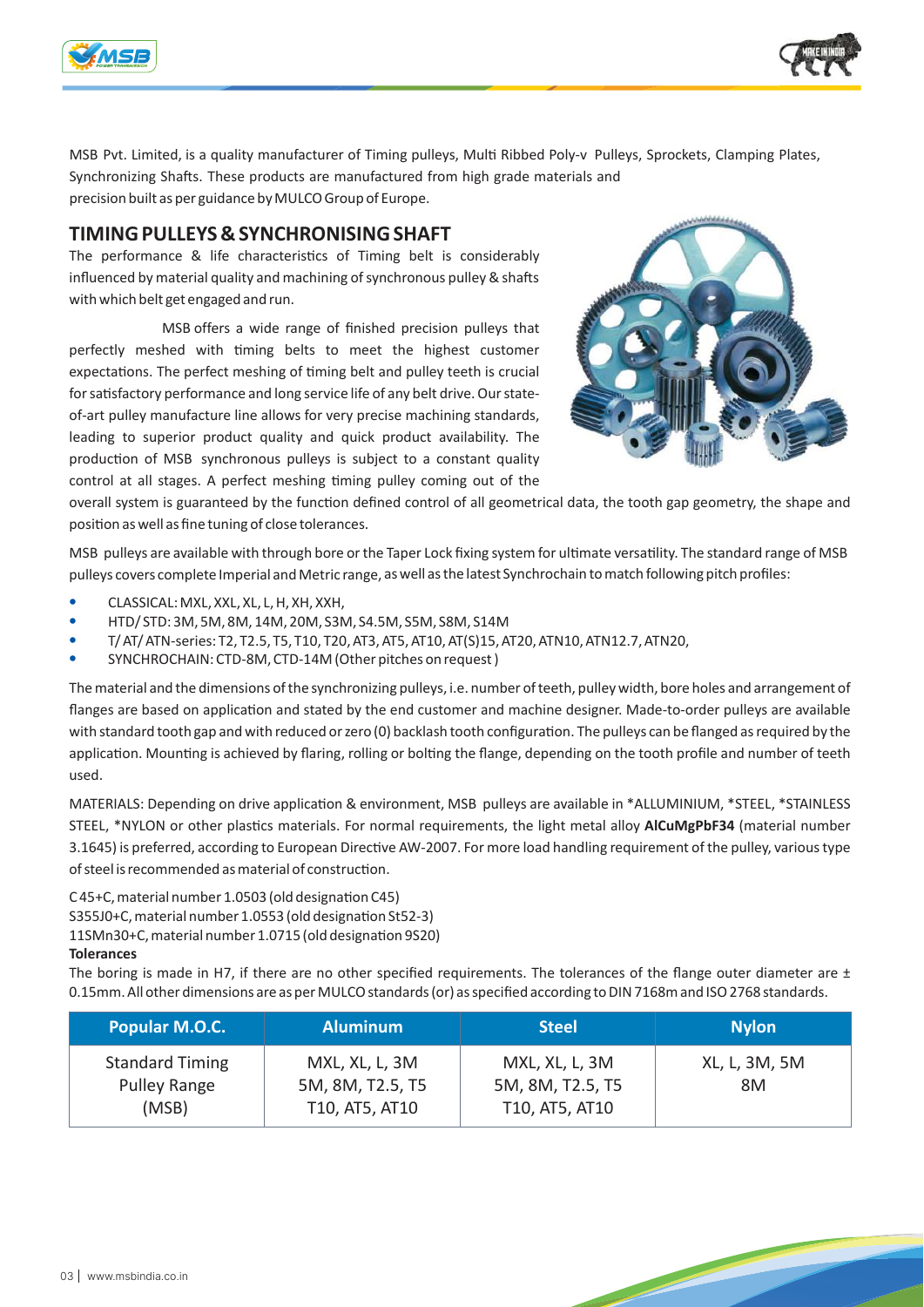



| <b>MSB: Pulley Materials &amp; Features</b>        |                                                 |                                             |  |
|----------------------------------------------------|-------------------------------------------------|---------------------------------------------|--|
| <b>Material Type</b>                               | <b>Characteristics</b>                          |                                             |  |
|                                                    | Suitable for moderate power transmission        |                                             |  |
|                                                    | light weight / reduced rotational inertia       |                                             |  |
| <b>Aluminum</b>                                    | moderate chemical and corrosion resistance      |                                             |  |
|                                                    | standard material for stock pulleys             |                                             |  |
|                                                    | Suitable for high power transmission            |                                             |  |
| <b>Steel</b>                                       | durable                                         |                                             |  |
|                                                    | limited chemical and corrosion resistance       |                                             |  |
|                                                    | aesthetic material                              |                                             |  |
|                                                    | Suitable for high power transmission durable    |                                             |  |
| <b>Stainless Steel</b>                             | meets FDA regulations                           |                                             |  |
|                                                    | excellent chemical and corrosion resistance     |                                             |  |
|                                                    | aesthetic material                              |                                             |  |
|                                                    | Suitable for moderately high power transmission |                                             |  |
| Delrin/Nylor                                       | excellent chemical and corrosion resistance     |                                             |  |
|                                                    | nonmetallic                                     |                                             |  |
|                                                    | stainless steel flanges recommended             |                                             |  |
| <b>MSB: Pulley Surface Finishes &amp; Benefits</b> |                                                 |                                             |  |
| <b>Type</b>                                        | <b>Available for</b>                            | <b>Characteristics</b>                      |  |
|                                                    | <b>Aluminum</b>                                 | Increased chemical and corrosion resistance |  |
| <b>Anodized</b>                                    |                                                 | available in natural, black, or colored     |  |
|                                                    | <b>Pulleys</b>                                  | limited increase of surface hardness        |  |
|                                                    |                                                 | aesthetic treatment                         |  |
|                                                    |                                                 | excellent chemical and corrosion resistance |  |
|                                                    | <b>Aluminum</b><br><b>Pulleys</b>               | increase surface hardness                   |  |
| <b>Hard Anodized</b>                               |                                                 | for abrasive environments                   |  |
|                                                    |                                                 | stainless steel flanges recommended         |  |

## **SYNCHRONIZING SHAFT**

**Black Oxide Steel Pulleys** 

**PROFILE AVAILABLE :**  IMPERIAL (XL, L, H), METRIC HTD (5M & 8M)

AT PROFILE (AT5 & AT10) T- PROFILE (T2.5, T10, T10)

**Zinc plated Steel Pulleys** increased corrosion resistance

**Chrimate Steel Pulleys increased chemical and corrosion resistance** 



and the second contract of the contract of

increased chemical and corrosion resistance

aesthetic treatment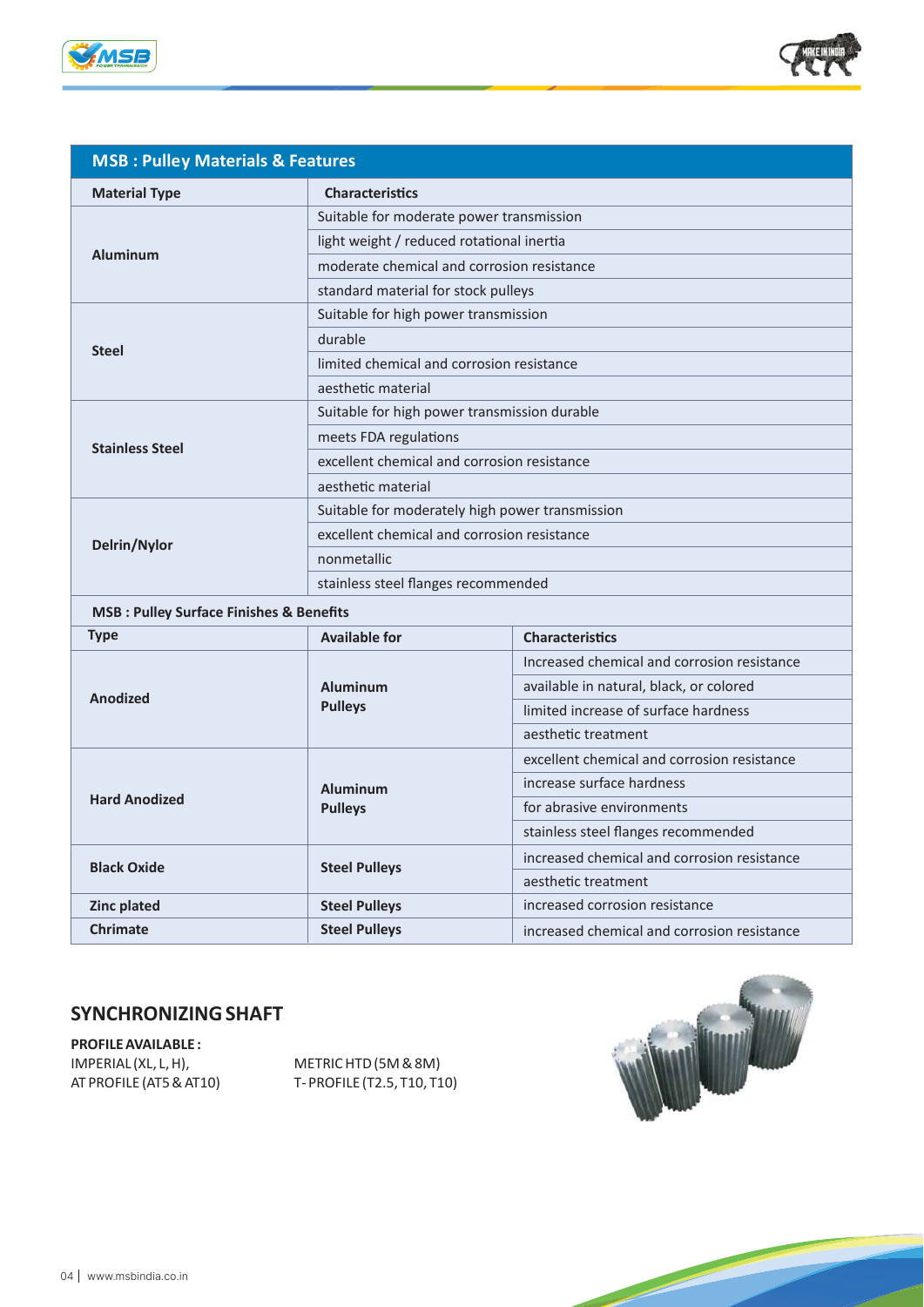





## **MULTI RIBBED POLY-V PULLEYS**

**MSB** offer highly energy efficient & compact Poly-v pulleys which gives silent vibration free drives for mechanical power transmission. Poly-v pulleys are useful in designing drives with high transmission ratio thereby replacing multistage drives and also single belt can be used to drive multiple accessories/idlers in serpentine drives. Compared with conventional V-belts of the same width, Multi-Rib belts optimize the contact area, giving you increased power transfer with 40% higher power rating per unit width.

#### **MSB range of Poly-V pulleys is available in following profiles :-**

| <b>SECTION</b> | PH  |      | PK   | PL  | PM  |
|----------------|-----|------|------|-----|-----|
| PITCH (mm)     | 1.6 | 2.34 | 2.36 | 4.7 | 9.4 |
| Min. Dia (mm)  | 13  | 20   | 50   | כ ו | 180 |



#### **SPROCKETS**

MSB make sprockets can be supplied in various materials and styles, depending upon the application and severity of service requirements. All are precision cut and most features the induction hardened teeth depending on application requirement specified by user. We can also supply MSB sprockets with taper bush arrangement for ease of fitment. Many special configurations can be manufactured for OEM applications as per their specific requirement. The standard range of Simplex, Duplex & Triplex sprockets are available in four types:

**MSB range of sprockets are available in solid as well as split type both in steel & Nylon material covering pitch of 1/4'', 1/2'', 3/4'' & 1 Inch.**

| TYPE : A                                           | $TYPE : B$                               | TYPE: C                                   | TYPE : D                                                          |
|----------------------------------------------------|------------------------------------------|-------------------------------------------|-------------------------------------------------------------------|
| Flat sprocket with no hub<br>extension either side | Sprocket with hub<br>extension one side. | Sprocket with hub<br>extension both side. | Sprocket with a<br>detachable bolt on hub<br>attached to a plate. |

## **TENSIONER**

MSB offers large selection of smooth and toothed tensioning and return rollers with and without flanges, available to achieve complex belt concepts and to set the pre-tension force for rotary drives. Equipped with a cam, the required pre-tension force can be easily set with a tension roller adapted to the individual type of belt.

Maintenance-free and easy to install, MSB Tensioners ensure transmission of constant torque, ensuring longer belt service life with improved drive efficiency thereby decreasing energy costs. Chain & Belt Tensioning is important as these power transmission components with positive transmission, by virtue of their design are subject, to elongation as a result of wear up 1 to 3% of their total length. In spite of this elongation due to aging, a timing belt & roller chain transmits the torques effectively provided it is periodically retensioned. MSB belt Tensioners are available in Aluminum & Steel.

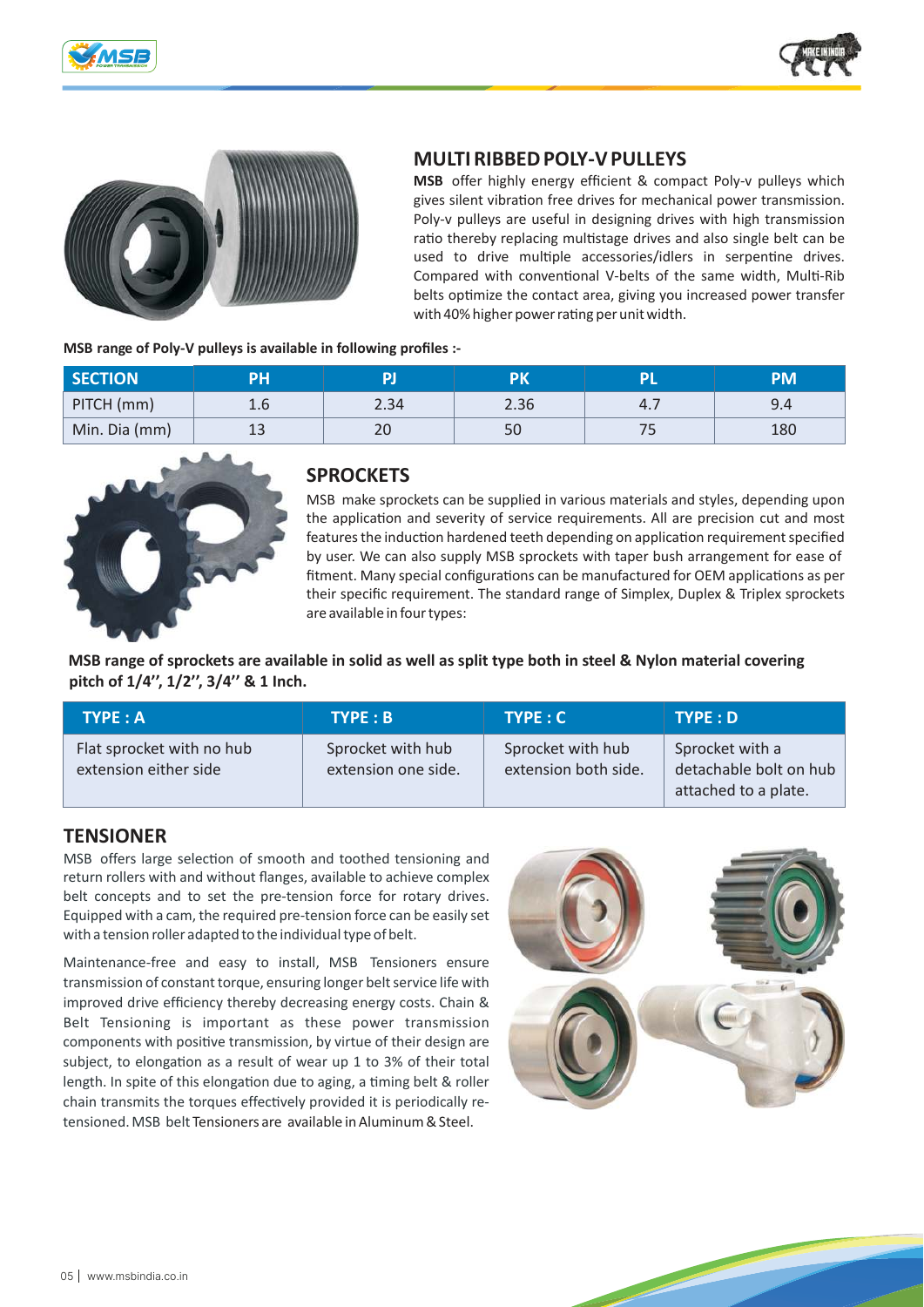

#### **SLIDER BED PLATES**

To support the timing belt and the product to be conveyed MSB offers slider bed plates. Depending on the functional requirements slider

bed plates are available with and without edge guiding. Slider bed plates are available as standard accessory items based on the various belt widths. The standard sections are 2000mm long and longer lengths are also available on demand as per user's requirement.

The slider bed plates are made of special abrasion resistant material with low coefficient of friction in relation to timing belts. The C-section profile is constructed of zinc plated steel & rectangular slot is provided to facilitate use of mounting screw. The Csection profile is to be provided with mounting holes by the customer.

#### **CLAMP PLATES & TENSION PLATES**

Clamp plates and tension plates optimally matched to suit polyurethane timing belts are available for use in linear technology for varied applications. Both elements serve to fasten the belt ends to the machine frame or to the unit to be moved. The clamps are available with and without holes in Imperial as well as Metric pitches. Pre tension cannot be applied with clamp. Tension plates are recommended for applications where adjustment of pre-tension is required after final installation.

The clamp plates only permit fastening of the belt ends while tension plates additionally ensure the setting of the pre-tension force by means of a tension screw. Tensioners are supplied with adjustment screws of M8 (for belt width up to 50mm) & M10 (for belt width up to 150mm) For individual belt types and widths, the entire tension plate system offers the user three different optimally



load-adapted variants. For the user, the availability of a complete system comprising bottom plate, interchangeable insert (if applicable), the top plate, tie rod, tensioning screw and standardized accessory parts, makes it a system offering good value for money with ease of operation.

## **QD BUSHINGS**

The "Quick Detachable" QD bushings from MSB are easy to install and remove. They are split through flange and tapered to provide a true clamp on the shaft that is equivalent to shrink fit. The taper-bored "QD" item easily fits over the tapered bush and tightening of the cap screws produces a tight fit on the shaft. The bush is easily removed from the hub by using the pull-up bolts as jack screws. Sizes available include QH, JA, SH, SDS, SD, SK, SF, E, F. All bushes are available in pilot bore, and can be re-bored to suit the shaft requirements. All bushes "JA" through "F" are drilled for Reverse Mounting. MSB make QD bushing are available in inches & metric sizes and are 100% interchangeable with licensed manufacturer's OE products.

#### **MOUNTING PROCESS**

- 1. Be sure the tapered cone surfaces of the bushing and the inside of the driven product are clean and free of an�-seize lubricants.
- 2. Slide QD bushing on shaft, range end ?rst. Assemble key.
- 3. Position QD bushing on shaft. Tighten set screw over key "hand tight" with standard Allen wrench only. Do not use excessive force.
- 4. Slide large end of sheave or sprocket taper bore into position over cone aligning drilled bolt holes in sheave or sprocket with tapped holes in range of bushing. Assemble pull-up bolts and lock washers.



NOTE: Install M thru S bushings in the hub so that the two extra holes in the hub are located as far as possible from the bushing's saw cut.

5. Tighten pull-up bolts alternately and evenly to tightness indicated in torque table on back. Do not use extensions on wrench handles. There should be a gap between the face of the sheave or sprocket hub and the Range of the QD bushing to insure a satisfactory cone grip and press it.

#### **CAUTION: THIS GAP MUST NOT BE CLOSED. DISMOUNTING**

- 1. Remove pull-up bolts and screw them into TAPPED holes in sheave or sprocket and against ?ange of QD bushing to break cone grip.
- 2. Loosen set screw and slide QD bushing from shaft.